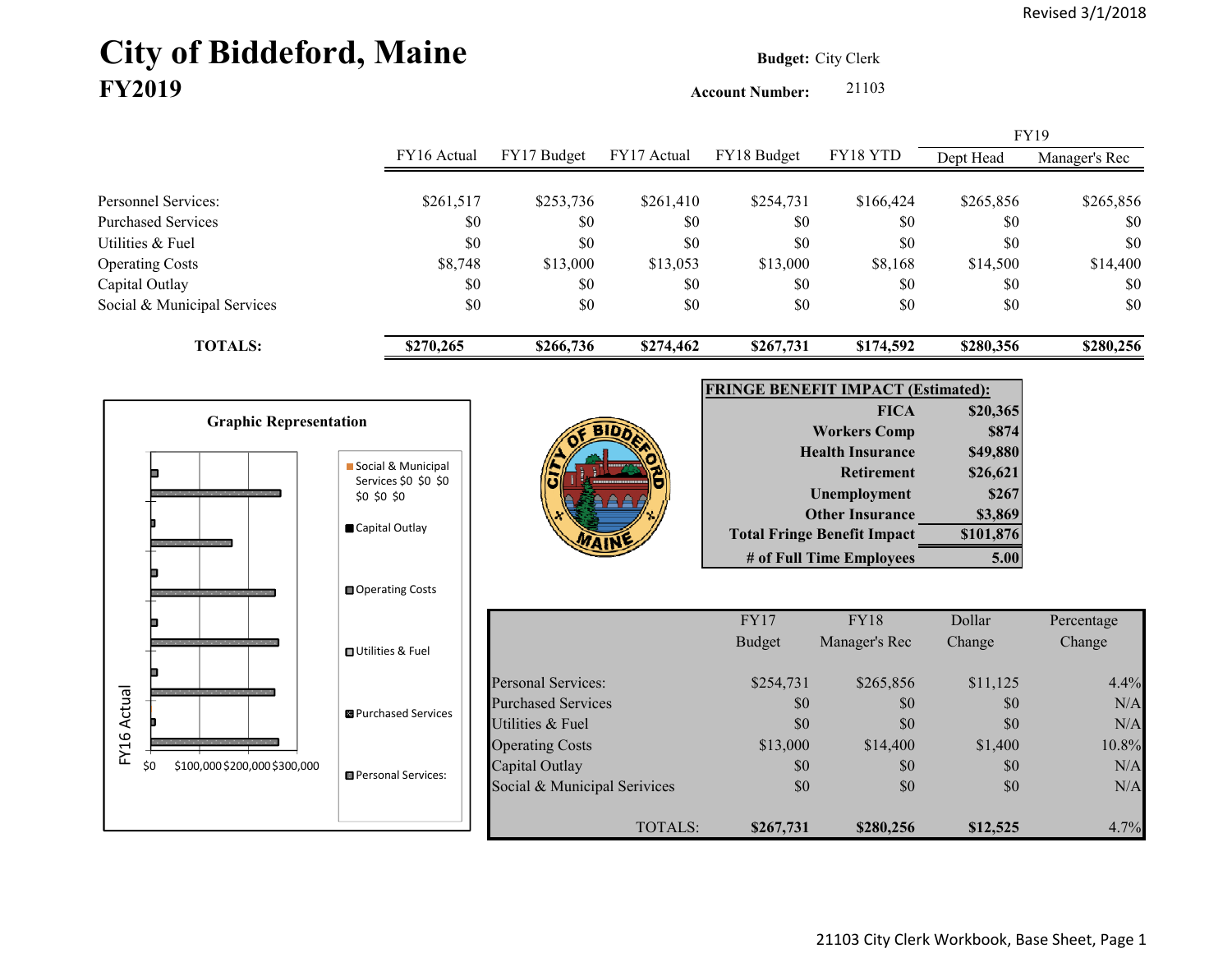#### Personnel Services

| Account                      |                                    | <b>FY16</b> | <b>FY17</b>   | <b>FY17</b> | <b>FY18</b>   | <b>FY18</b>  | FY19      |           |
|------------------------------|------------------------------------|-------------|---------------|-------------|---------------|--------------|-----------|-----------|
| Number                       | Description                        | Actual      | <b>Budget</b> | Actual      | <b>Budget</b> | YTD 02/28/18 | Dept Head | Mgr's Rec |
|                              |                                    |             |               |             |               |              |           |           |
|                              | 60101 Dept Manager Salary Exp      | \$73,393    | \$73,826      | \$77,096    | \$81,413      | \$52,971     | \$81,808  | \$81,808  |
|                              | 60105 F-T Employee Wage Exp        | \$114,735   | \$112,931     | \$115,063   | \$165,876     | \$108,687    | \$179,470 | \$179,470 |
|                              | 60111 Overtime Wage Expense        | \$4,688     | \$1,513       | \$3,140     | \$3,500       | \$3,216      | \$4,000   | \$4,000   |
|                              | 60129 Insurance Buyout Pay         | \$2,250     | \$3,000       | \$3,000     | \$3,000       | \$1,500      | $\$0$     | \$0       |
|                              | 60201 FICA/Medicare-ER Share Exp   | \$14,398    | \$14,632      | \$14,535    | \$0           | \$0          | \$0       | \$0       |
|                              | 60202 MPERS-Employer Share Exp     | \$15,302    | \$18,171      | \$18,447    | \$0           | \$0          | \$0       | \$0       |
|                              | 60203 457 Plan-Employer Share Exp  | \$959       | \$0           | \$38        | \$0           | \$0          | $\$0$     | \$0       |
|                              | 60210 HPHC Ins Employer Share Ex   | \$34,603    | \$26,030      | \$27,232    | \$0           | \$0          | \$0       | \$0       |
|                              | 60212 S-T Disability ER Share Exp  | \$312       | \$363         | \$356       | \$0           | \$0          | \$0       | \$0       |
|                              | 60213 L-T Disability ER Share Exp  | \$224       | \$263         | \$263       | \$0           | \$0          | \$0       | \$0       |
|                              | 60216 Delta Dental ER Share        | \$0         | \$0           | \$0         | \$0           | \$0          | \$0       | \$0       |
|                              | 60217 RHSA Plan ER Share           | \$0         | \$2,340       | \$2,014     | \$0           | \$0          | \$0       | \$0       |
|                              | 60251 Conferences/Training Expense | \$275       | \$275         | \$0         | \$330         | \$0          | \$110     | \$110     |
|                              | 60252 Travel/Mileage Expense       | \$248       | \$230         | \$163       | \$500         | \$0          | \$300     | \$300     |
|                              | 60253 Food/Lodging Expense         | \$0         | \$0           | \$0         | \$0           | \$0          | \$0       | \$0       |
|                              | 60256 Dues/Memberships Expense     | \$131       | \$162         | \$62        | \$112         | \$50         | \$168     | \$168     |
| Totals                       |                                    | \$261,517   | \$253,736     | \$261,410   | \$254,731     | \$166,424    | \$265,856 | \$265,856 |
|                              |                                    |             |               |             |               |              |           |           |
| <b>Other Operating Costs</b> |                                    |             |               |             |               |              |           |           |
| Account                      |                                    | <b>FY16</b> | <b>FY17</b>   | <b>FY17</b> | <b>FY18</b>   | <b>FY18</b>  |           |           |
| Number                       | Description                        | Actual      | <b>Budget</b> | Actual      | <b>Budget</b> | YTD 02/28/18 | Dept Head | Mgr's Rec |
|                              |                                    |             |               |             |               |              |           |           |
|                              | 60500 Admin/Office Supp/Eqt Non-C  | \$3,729     | \$3,500       | \$2,377     | \$3,500       | \$1,060      | \$3,500   | \$3,400   |
|                              | 60501 Operating Supp/Eqt Non-Cap   | \$184       | \$0           | \$169       | \$0           | \$176        | \$0       | \$0       |
|                              | 60502 Printing & Copying Expense   | \$4,835     | \$9,500       | \$10,507    | \$9,500       | \$6,931      | \$11,000  | \$11,000  |
| Totals                       |                                    | \$8,748     | \$13,000      | \$13,053    | \$13,000      | \$8,168      | \$14,500  | \$14,400  |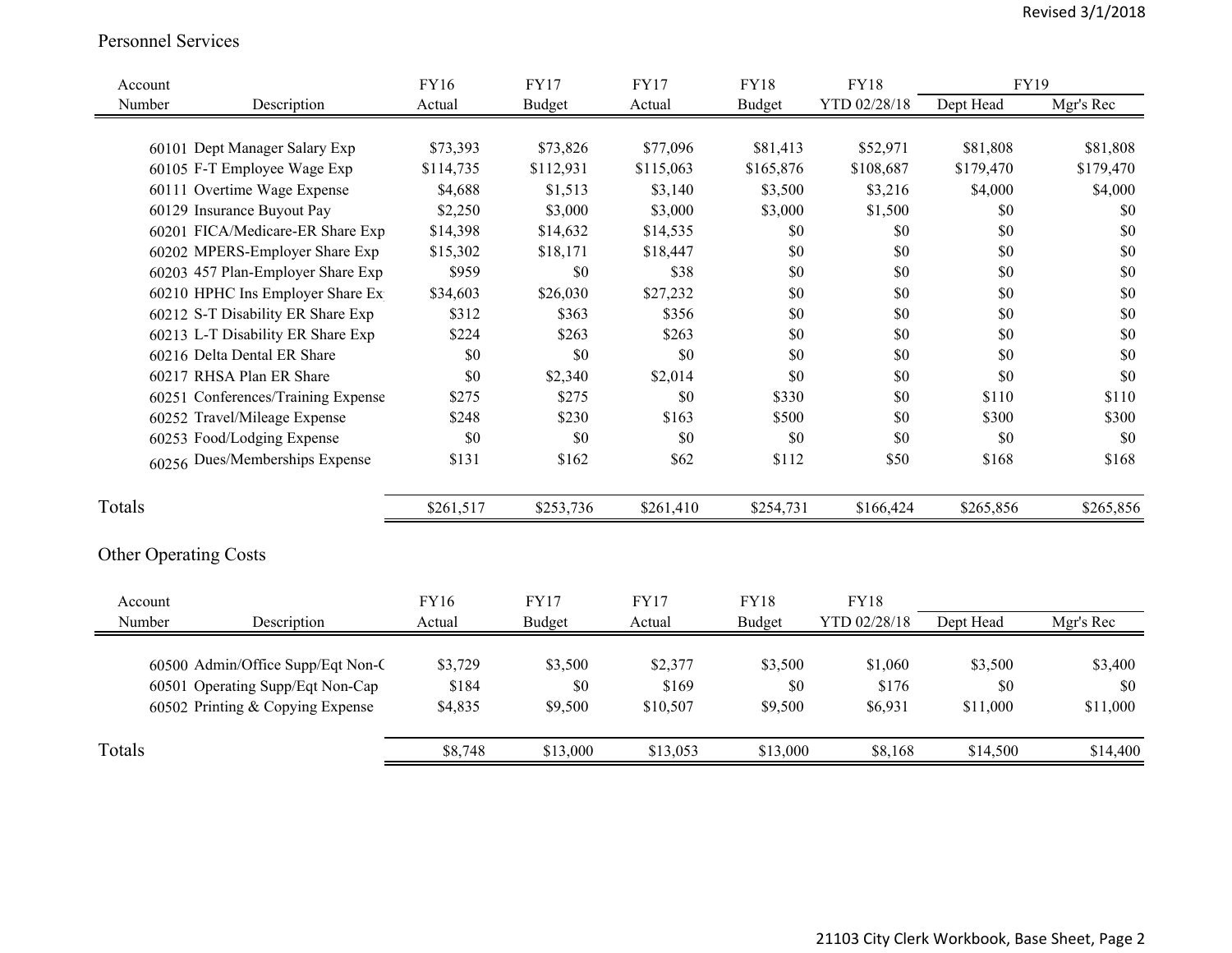#### DEPARTMENT PERSONAL SERVICES BUDGET WORKSHEET Fiscal Year 2019 BUDGET

#### DEPARTMENT:

21103 City Clerk

|                                              |            | <b>YEAREND</b> |                   |                     |                |                |
|----------------------------------------------|------------|----------------|-------------------|---------------------|----------------|----------------|
|                                              |            |                |                   | <b>CITY MANAGER</b> | <b>COUNCIL</b> |                |
| EMP#                                         | <b>FTE</b> | <b>TOTAL</b>   | REQUESTED         | RECOMMEND.          | APPROP.        | LAST NAME      |
| 42235                                        | 1.00       | 81,494.40      | 81,807.84         | 81,807.84           |                | <b>MORRIS</b>  |
| 10003<br>DEPUTY CITY CLERK/DEPUTY TAX COLLEC | 1.00       | 56,000.00      | 56,215.38         | 56,215.38           |                | ST. OURS       |
| 10663                                        | 1.00       | 38,792.00      | 38,941.20         | 38,941.20           |                | <b>BINETTE</b> |
| 10637                                        | 1.00       | 38,688.00      | 38,836.80         | 38,836.80           |                | <b>GAGNE</b>   |
| 10590                                        | 1.00       | 45,302.40      | 45,476.64         | 45.476.64           |                | <b>DUROSS</b>  |
|                                              |            |                |                   |                     |                |                |
|                                              | 5.00       | 260,276.80     | 261,277.86        | 261,277.86          |                |                |
|                                              |            |                | <b>ANNUALIZED</b> |                     |                |                |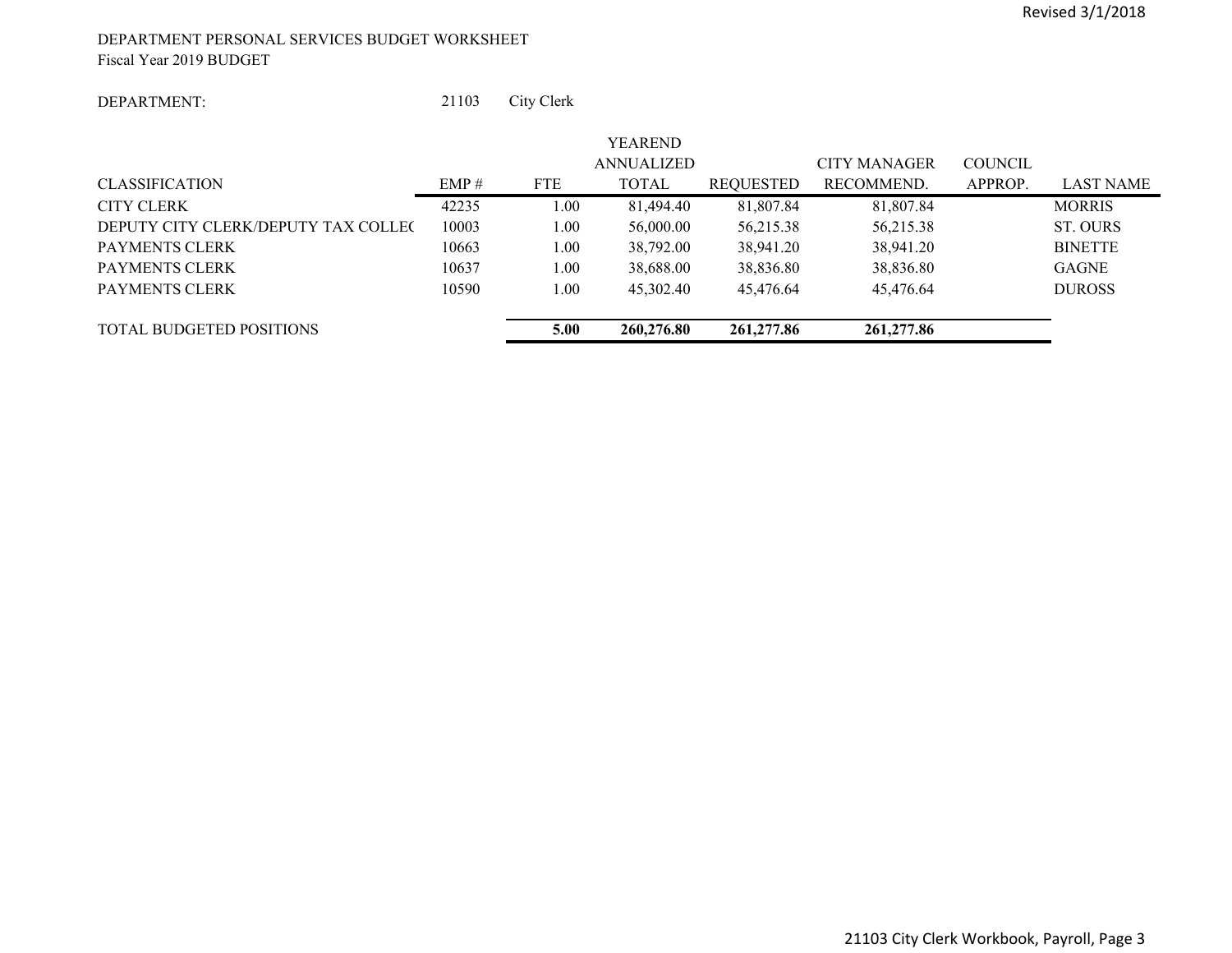

March 1, 2018 **Department:** City Clerk

Account Title: Dept Manager Salary Exp

Department Number: 21103 21103 Account Number: 60101

FY2016 FY 2017 FY 2017 FY 2018 FY 2018 Actual Budget | Actual Budget Est. Expended \$73,392.94 \$73,826.00 \$77,096.31 \$81,413.00 \$79,613.76

| FY-2019       | Department  | City Mgr       | Council | Increase   |
|---------------|-------------|----------------|---------|------------|
|               | Reauest     | Recommendation | Action  | (Decrease) |
| <b>Budget</b> | \$81,807.84 | \$81,807.84    |         | \$394.84   |

**Support for Budget Request:** Provide justification for the budget request using as much detail as possible

 to support it. Examples of acceptable support include unit costs, quantity estimates, price quotes, etc. Requests based solely on a percentage increase above the previous budget will not be accepted. Use additional sheets if necessary.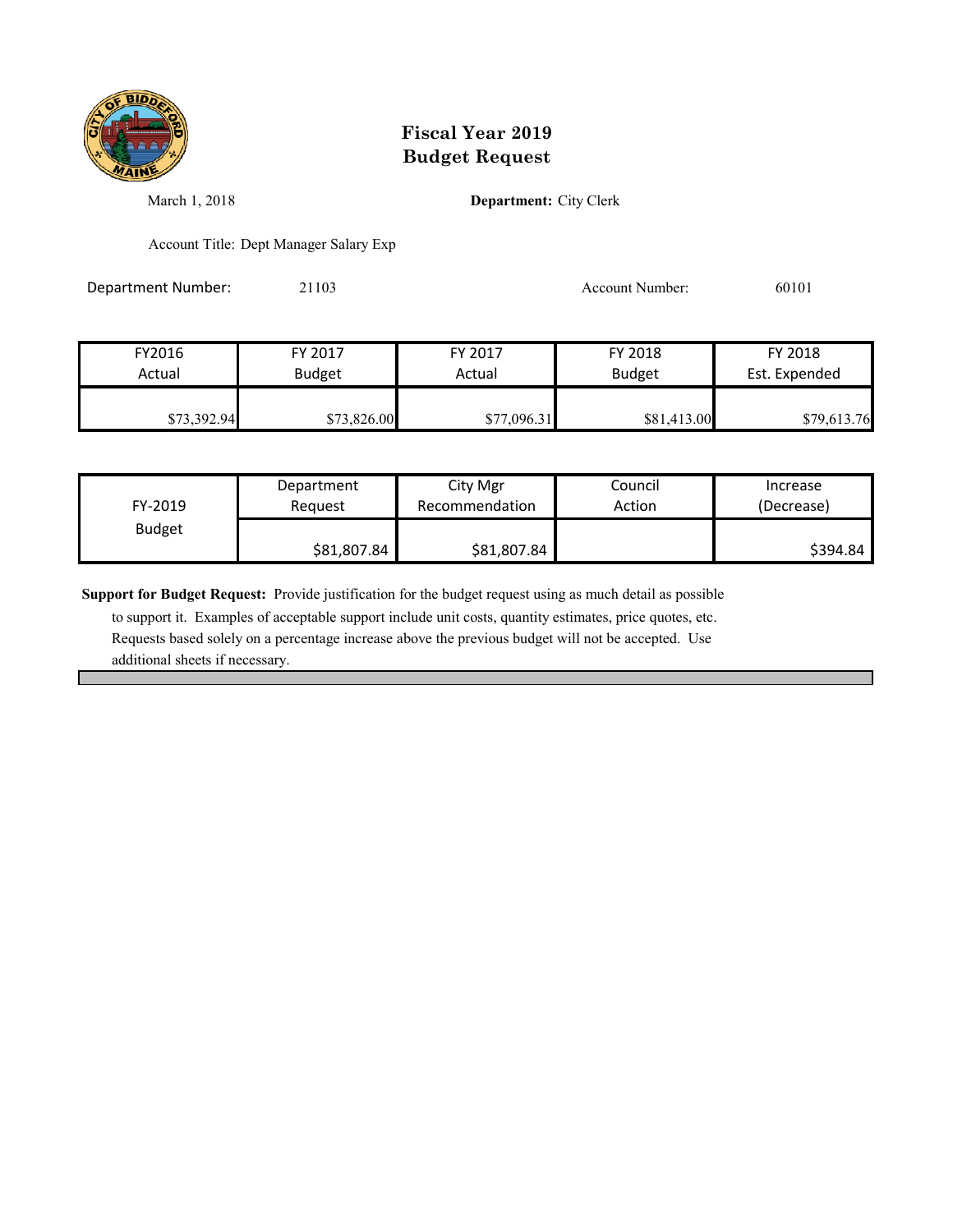

March 1, 2018 **Department:** City Clerk

Account Title: F-T Employee Wage Exp

Department Number: 21103 21103 Account Number: 60105

| FY2016       | FY 2017       | FY 2017      | FY 2018       | FY 2018       |
|--------------|---------------|--------------|---------------|---------------|
| Actual       | <b>Budget</b> | Actual       | <b>Budget</b> | Est. Expended |
|              |               |              |               |               |
| \$114,734.98 | \$112,931.00  | \$115,063.38 | \$165,876.00  | \$163,427.23  |

| FY-2019       | Department   | City Mgr       | Council | Increase    |
|---------------|--------------|----------------|---------|-------------|
|               | Reauest      | Recommendation | Action  | (Decrease)  |
| <b>Budget</b> | \$179,470.02 | \$179,470.02   |         | \$13,594.02 |

**Support for Budget Request:** Provide justification for the budget request using as much detail as possible

 to support it. Examples of acceptable support include unit costs, quantity estimates, price quotes, etc. Requests based solely on a percentage increase above the previous budget will not be accepted. Use additional sheets if necessary.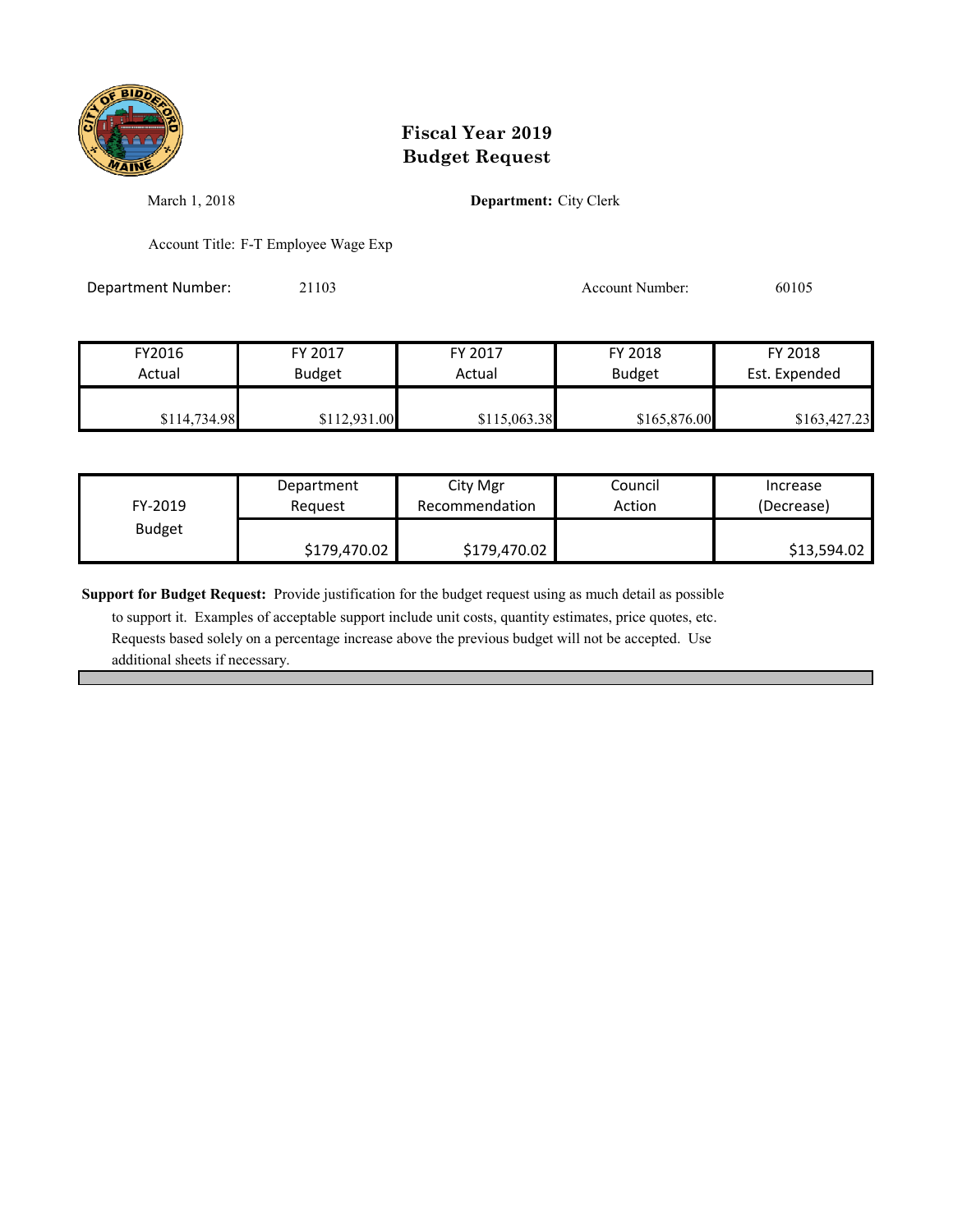

March 1, 2018 **Department:** City Clerk

Account Title: Overtime Wage Expense

Department Number: 21103 Account Number: 60111

| FY2016     | FY 2017       | FY 2017    | FY 2018       | FY 2018       |
|------------|---------------|------------|---------------|---------------|
| Actual     | <b>Budget</b> | Actual     | <b>Budget</b> | Est. Expended |
| \$4,688.40 | \$1,513.00    | \$3,140.47 | \$3,500.00    | \$4,500.00    |

| FY-2019       | Department | City Mgr       | Council | Increase   |
|---------------|------------|----------------|---------|------------|
|               | Reauest    | Recommendation | Action  | (Decrease) |
| <b>Budget</b> | \$4,000.00 | \$4,000.00     |         | \$500.00   |

**Support for Budget Request:** Provide justification for the budget request using as much detail as possible

 to support it. Examples of acceptable support include unit costs, quantity estimates, price quotes, etc. Requests based solely on a percentage increase above the previous budget will not be accepted. Use additional sheets if necessary.

Overtime pay for City Clerk's Staff during election time - including early processing of absentee ballots (November 2018; June 2019)

Overtime pay for City Clerk's Staff when required to stay after 5:00 p.m. for late customers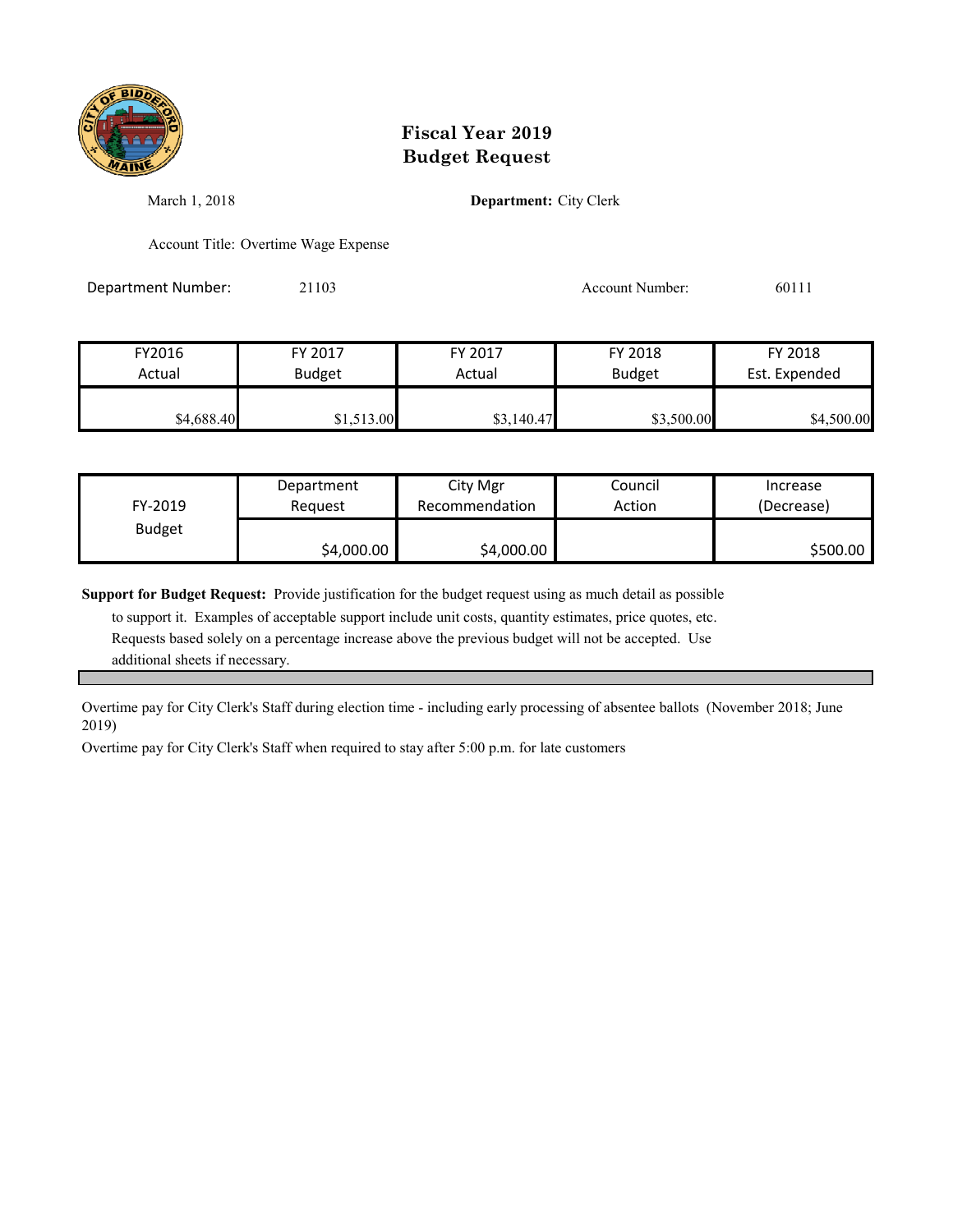

March 1, 2018 **Department:** City Clerk

Account Title: Conferences/Training Expense

Department Number: 21103 21103 Account Number: 60251

| FY2016   | FY 2017       | FY 2017 | FY 2018       | FY 2018       |
|----------|---------------|---------|---------------|---------------|
| Actual   | <b>Budget</b> | Actual  | <b>Budget</b> | Est. Expended |
| \$275.00 | \$275.00      | \$0.00  | \$330.00      | \$330.00      |

| FY-2019       | Department | City Mgr       | Council | Increase   |
|---------------|------------|----------------|---------|------------|
|               | Reauest    | Recommendation | Action  | (Decrease) |
| <b>Budget</b> | \$110.00   | \$110.00       |         | (\$220.00) |

**Support for Budget Request:** Provide justification for the budget request using as much detail as possible

 to support it. Examples of acceptable support include unit costs, quantity estimates, price quotes, etc. Requests based solely on a percentage increase above the previous budget will not be accepted. Use additional sheets if necessary.

Tax Collector Workshops (2) - Office Manager/Deputy Tax Collector to attend - \$110.00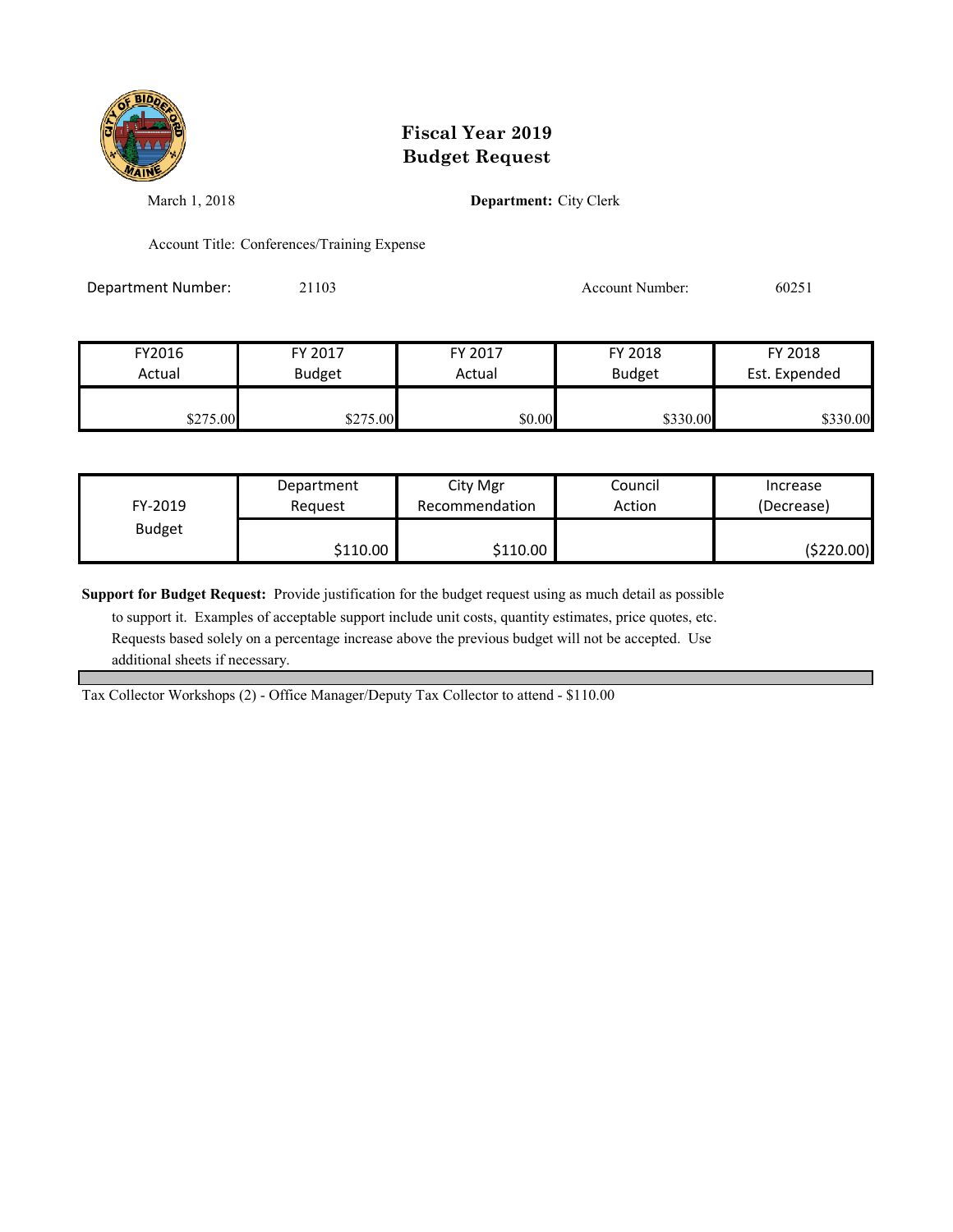

March 1, 2018 **Department:** City Clerk

Account Title: Travel/Mileage Expense

Department Number: 21103 Account Number: 60252

| FY2016   | FY 2017       | FY 2017  | FY 2018       | FY 2018       |
|----------|---------------|----------|---------------|---------------|
| Actual   | <b>Budget</b> | Actual   | <b>Budget</b> | Est. Expended |
| \$248.14 | \$230.00      | \$162.71 | \$500.00      | \$300.00      |

| FY-2019       | Department | City Mgr       | Council | Increase   |
|---------------|------------|----------------|---------|------------|
|               | Reauest    | Recommendation | Action  | (Decrease) |
| <b>Budget</b> | \$300.00   | \$300.00       |         | (\$200.00) |

**Support for Budget Request:** Provide justification for the budget request using as much detail as possible

 to support it. Examples of acceptable support include unit costs, quantity estimates, price quotes, etc. Requests based solely on a percentage increase above the previous budget will not be accepted. Use additional sheets if necessary.

Mileage to Augusta area for Vital Records Workshop - approximately 180 total miles Mileage to Augusta for Tax Collector Workshops (for Office Manager) - 2 separate workshops - approximately 360 total miles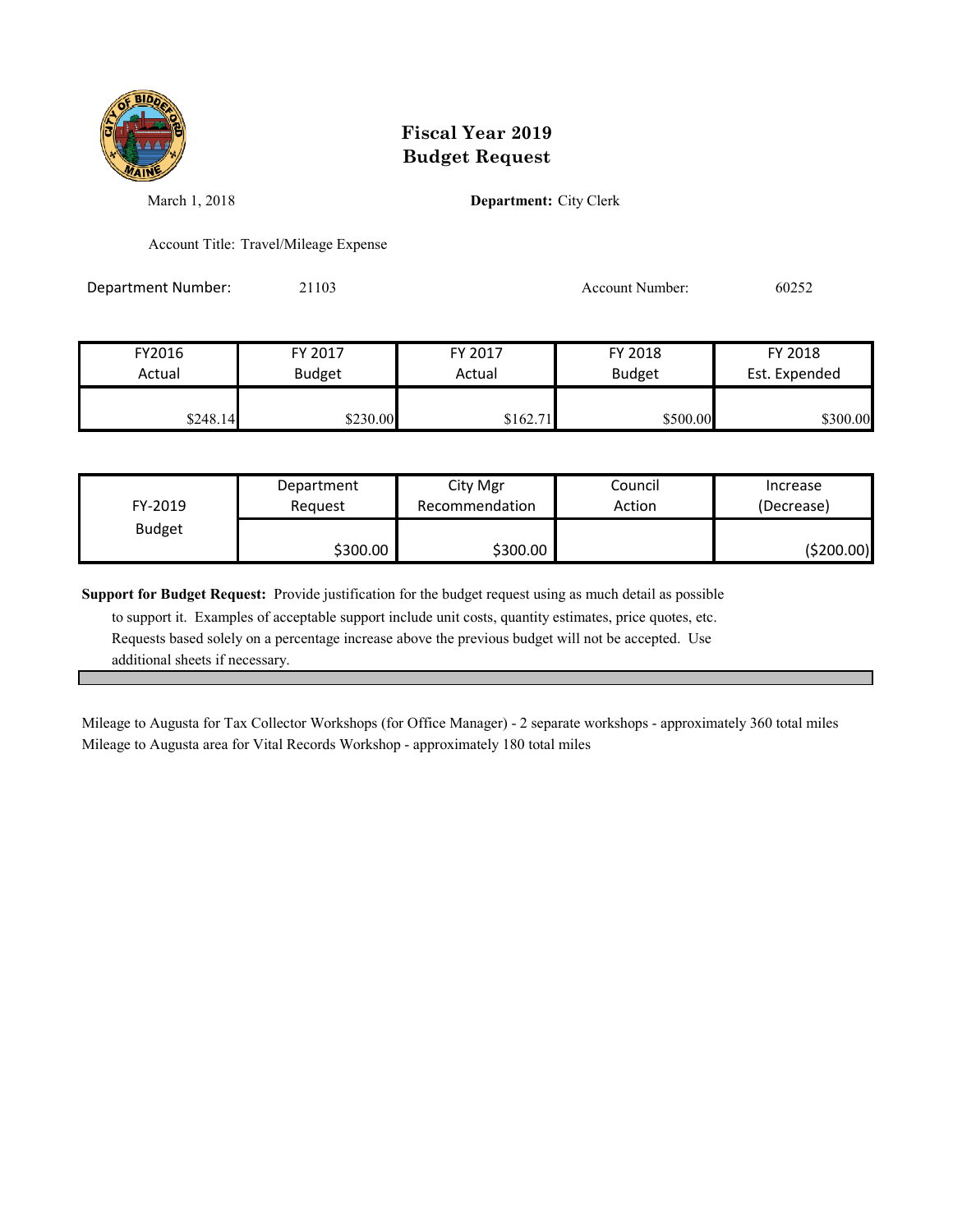

March 1, 2018 **Department:** City Clerk

Account Title: Food/Lodging Expense

Department Number: 21103 21103 Account Number: 60253

| FY2016 | FY 2017       | FY 2017 | FY 2018       | FY 2018       |
|--------|---------------|---------|---------------|---------------|
| Actual | <b>Budget</b> | Actual  | <b>Budget</b> | Est. Expended |
| \$0.00 | \$0.00        | \$0.00  | \$0.00        | \$250.00      |

| FY-2019       | Department | City Mgr       | Council | Increase   |
|---------------|------------|----------------|---------|------------|
|               | Reauest    | Recommendation | Action  | (Decrease) |
| <b>Budget</b> | \$0.00     | \$0.00         |         | \$0.00     |

**Support for Budget Request:** Provide justification for the budget request using as much detail as possible

 to support it. Examples of acceptable support include unit costs, quantity estimates, price quotes, etc. Requests based solely on a percentage increase above the previous budget will not be accepted. Use additional sheets if necessary.

No food and/or lodging expenses are expected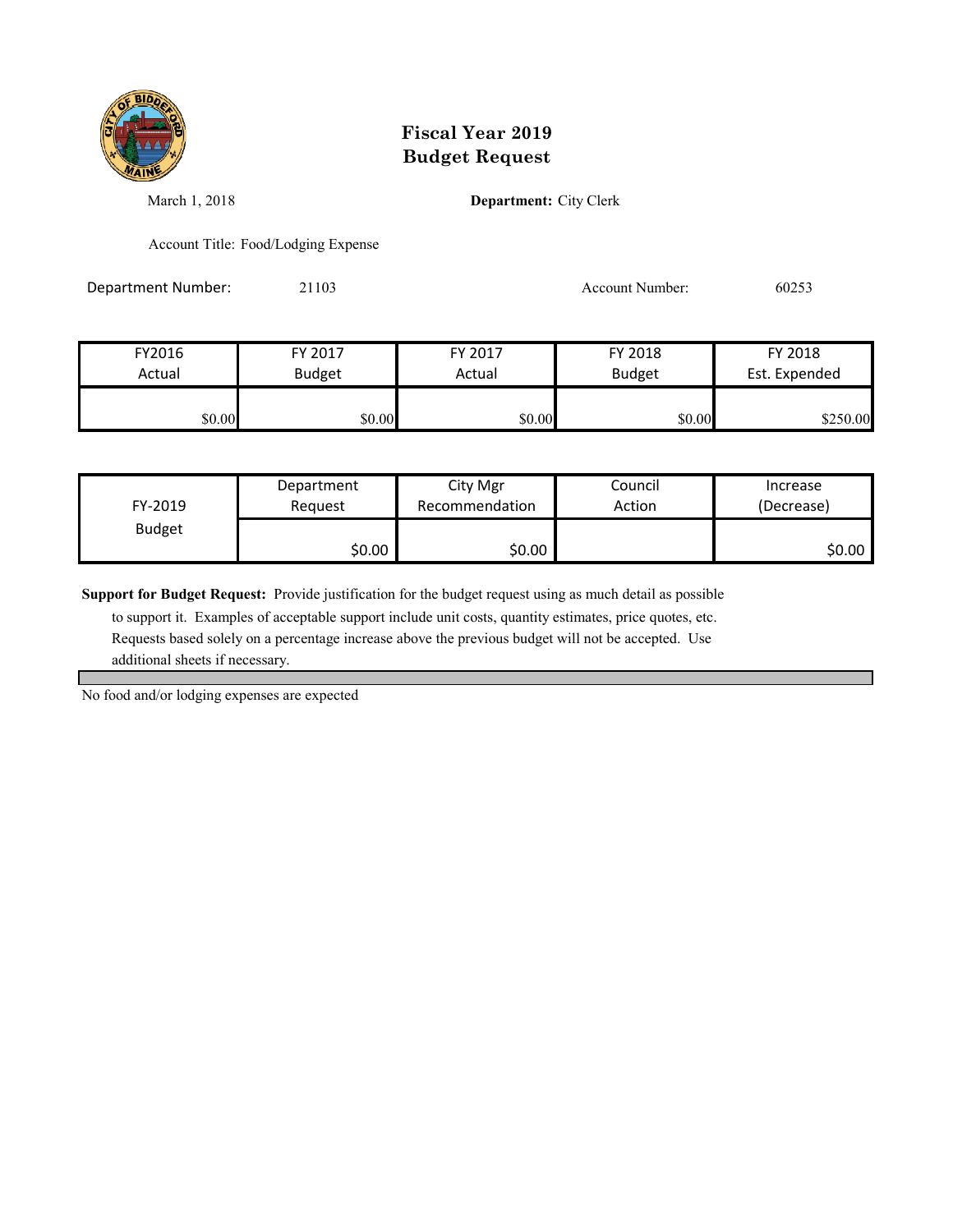

March 1, 2018 **Department:** City Clerk

Account Title: Dues/Memberships Expense

Department Number: 21103 Account Number: 60256

| FY2016   | FY 2017       | FY 2017 | FY 2018       | FY 2018       |
|----------|---------------|---------|---------------|---------------|
| Actual   | <b>Budget</b> | Actual  | <b>Budget</b> | Est. Expended |
|          |               |         |               |               |
| \$131.00 | \$162.00      | \$62.00 | \$112.00      | \$87.00       |

| FY-2019       | Department | City Mgr       | Council | Increase   |
|---------------|------------|----------------|---------|------------|
|               | Reauest    | Recommendation | Action  | (Decrease) |
| <b>Budget</b> | \$168.00   | \$168.00       |         | \$56.00    |

**Support for Budget Request:** Provide justification for the budget request using as much detail as possible

 to support it. Examples of acceptable support include unit costs, quantity estimates, price quotes, etc. Requests based solely on a percentage increase above the previous budget will not be accepted. Use additional sheets if necessary.

Maine Town & City Clerk's Association Membership Dues for City Clerk, Office Manager & Deputy City Clerk - \$75.00 York County City & Town Clerk's Association Dues for City Clerk, Office Manager & Deputy City Clerk - \$18.00 Maine Tax Collector's Assocation Membership Dues for Office Manager (also serves as Deputy Tax Collector) - \$25.00 Notary Public Renewal Fee for Amber St. Ours (Commission expires in June 2019) - \$50.00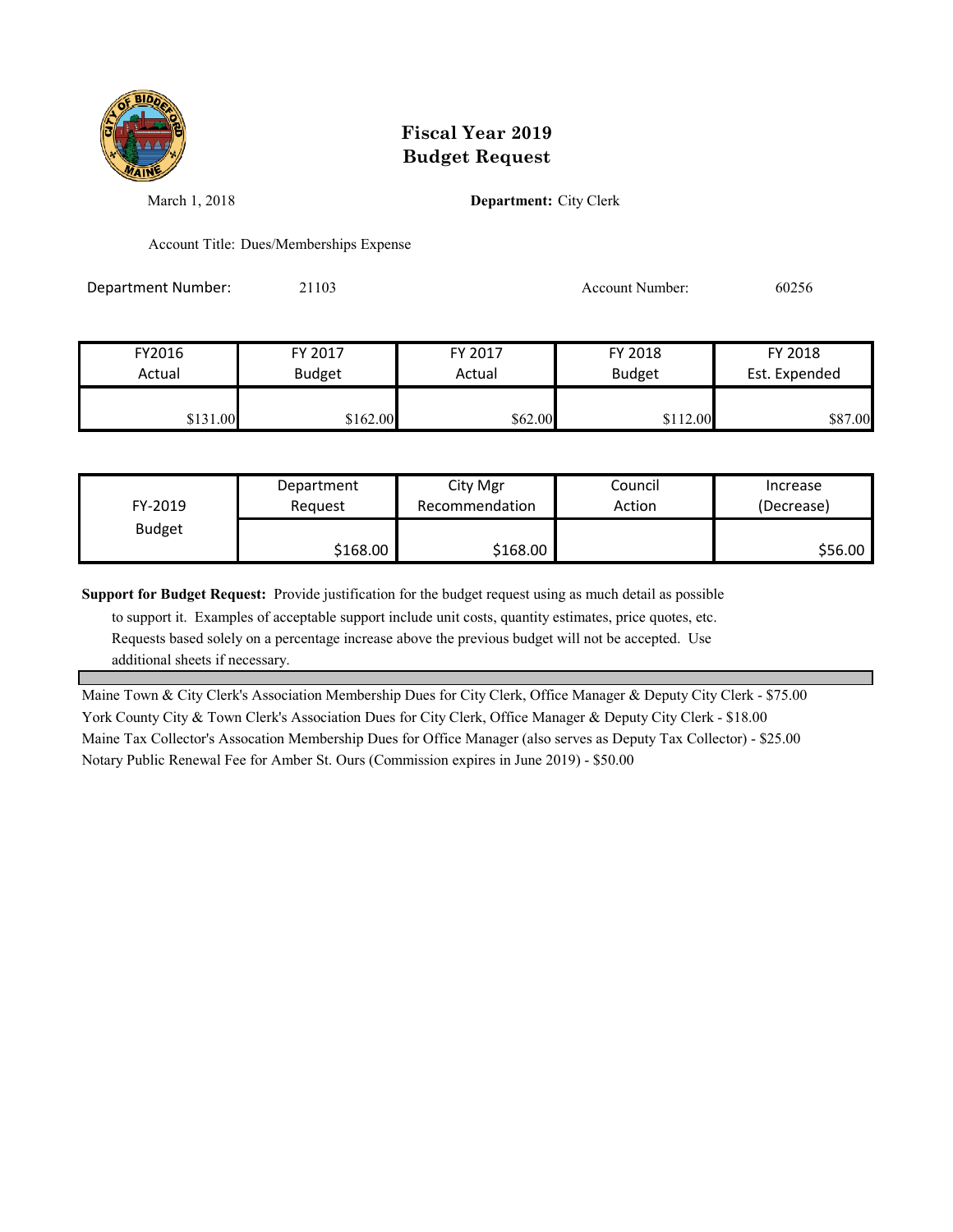

March 1, 2018 **Department:** City Clerk

Account Title: Admin/Office Supp/Eqt Non-Cap

Department Number: 21103 Account Number: 60500

FY2016 FY 2017 FY 2017 FY 2018 FY 2018 Actual Budget **Actual Budget** Actual Budget Est. Expended **\$3,728.72** \$3,500.00 \$3,500.00 \$2,377.09 \$2,500.00 \$2,500.00

| FY-2019       | Department | City Mgr       | Council | Increase   |
|---------------|------------|----------------|---------|------------|
|               | Reguest    | Recommendation | Action  | (Decrease) |
| <b>Budget</b> | \$3,500.00 | \$3,400.00     |         | S0.00 I    |

**Support for Budget Request:** Provide justification for the budget request using as much detail as possible

 to support it. Examples of acceptable support include unit costs, quantity estimates, price quotes, etc. Requests based solely on a percentage increase above the previous budget will not be accepted. Use additional sheets if necessary.

General office supplies (pens, paper clips, clasp envelopes, colored paper, etc) - \$1500.00

Receipt paper rolls (for receipt printers at counter) - \$1300.00

Printer cartridges/ribbons for MV printers and receipt printers - \$500.00

Heart of Biddeford Flower Box (for in front of City Clerk's Office) - \$100.00

*flowers being paid for by City in parks budget via the new program*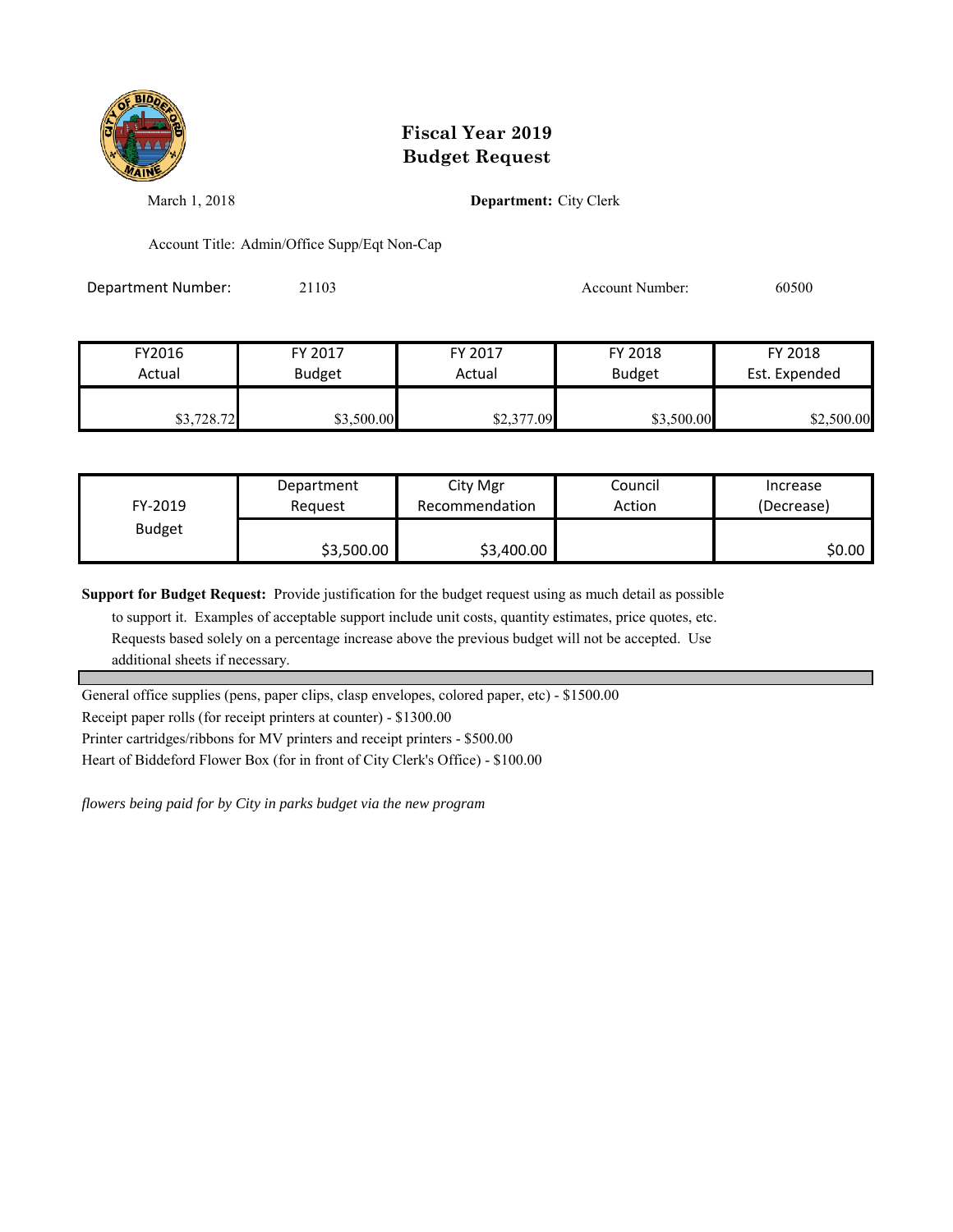

March 1, 2018 **Department:** City Clerk

Account Title: Operating Supp/Eqt Non-Cap

Department Number: 21103 21103 Account Number: 60501

| FY2016   | FY 2017       | FY 2017  | FY 2018       | FY 2018       |
|----------|---------------|----------|---------------|---------------|
| Actual   | <b>Budget</b> | Actual   | <b>Budget</b> | Est. Expended |
| \$184.07 | \$0.00        | \$168.54 | \$0.00        | \$0.00        |

| FY-2019       | Department | City Mgr       | Council | Increase   |
|---------------|------------|----------------|---------|------------|
|               | Reauest    | Recommendation | Action  | (Decrease) |
| <b>Budget</b> | \$0.00     | \$0.00         |         | \$0.00     |

**Support for Budget Request:** Provide justification for the budget request using as much detail as possible

 to support it. Examples of acceptable support include unit costs, quantity estimates, price quotes, etc. Requests based solely on a percentage increase above the previous budget will not be accepted. Use additional sheets if necessary.